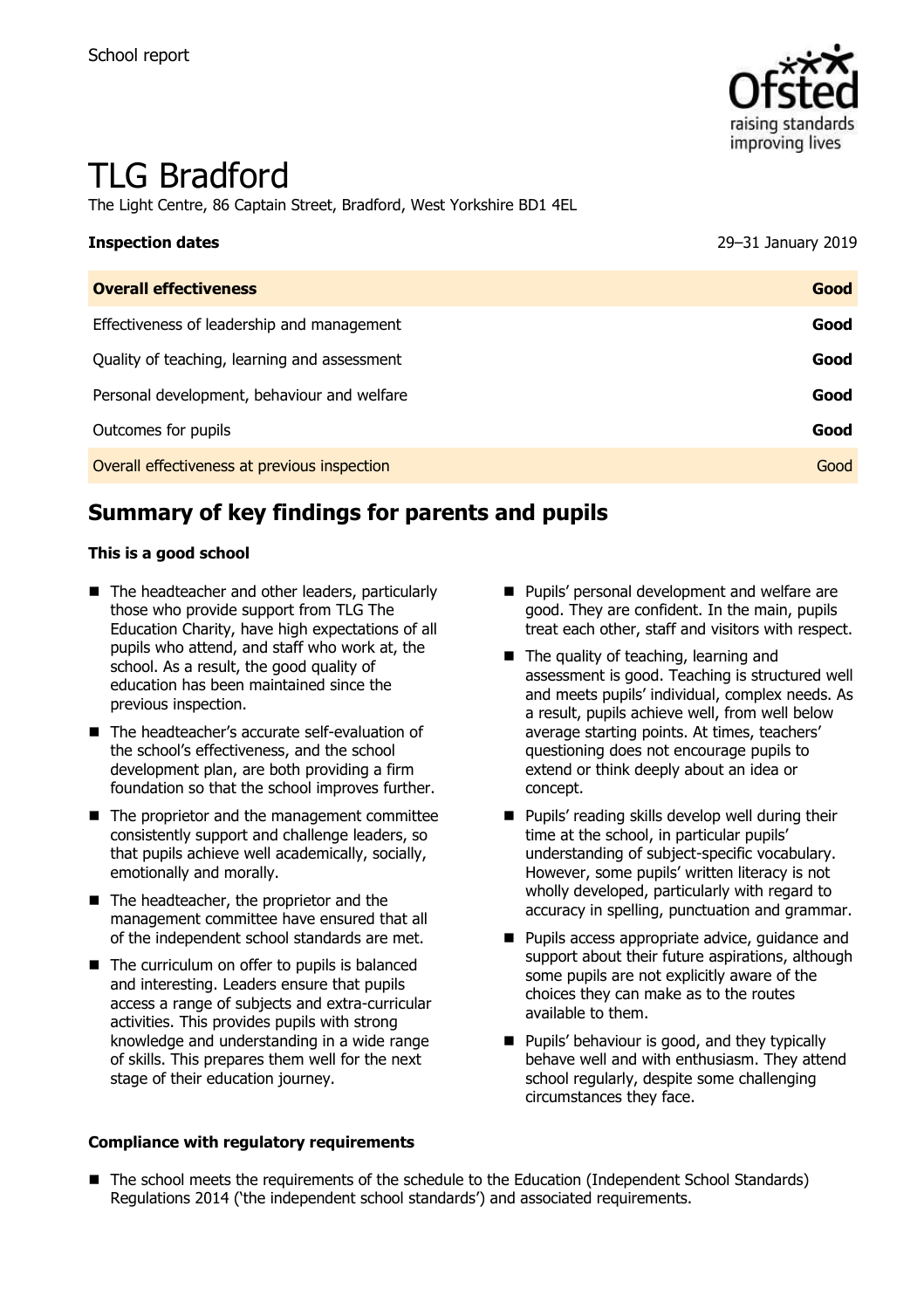

# **Full report**

### **What does the school need to do to improve further?**

- Improve the quality of teaching and learning to secure consistently high-quality teaching and outcomes for pupils during their time at the school, by:
	- leaders and teachers continuing to access professional development opportunities and the sharing of good practice, so that the quality of teaching and pupils' learning in all subjects is as good as the best in the school
	- using teachers' skills in questioning to encourage pupils to think deeply about ideas or concepts, both in writing and verbally
	- improving pupils' literacy development, by giving them regular opportunities to write at length for different purposes, paying close attention to pupils' accuracy in spelling, punctuation and grammar.
- Improve pupils' personal development, behaviour and welfare, by ensuring that:
	- through the careers advice and guidance programme in place, pupils are explicitly aware and more mindful of the choices they can make to meet their future aspirations and choices
	- high standards of behaviour continue to be maintained by all pupils, particularly through encouraging pupils to consistently take pride in the presentation of their work.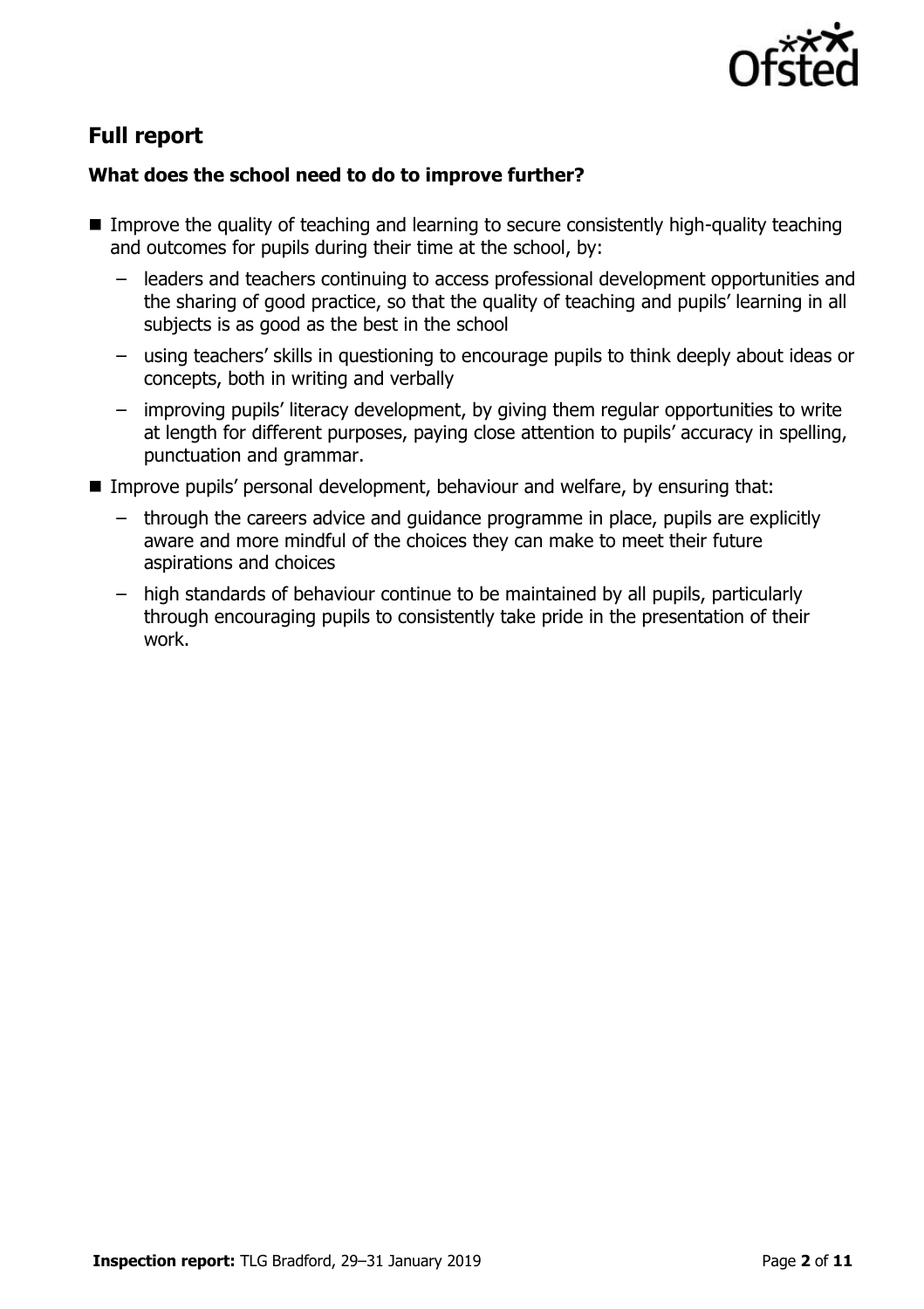

# **Inspection judgements**

#### **Effectiveness of leadership and management Good**

- Since the previous inspection, the proprietor, management committee and other leaders have ensured that all of the independent school standards have been consistently met.
- The headteacher and other leaders who are part of TLG The Education Charity have high expectations of both staff and pupils. As a result of positive and purposeful relationships, pupils' rates of progress in a variety of subjects are strong. Equally, the positive ethos of the school enables pupils to make solid gains in their personal, social and emotional development.
- The headteacher is calm and measured. This is very much helping the school's improvement journey. The headteacher is extremely well supported by staff at the school and within the TLG group. There is a team ethos and, as a result, individual pupils' needs are increasingly being met. Together, they truly believe in and promote the motto of 'transforming lives for good'.
- Leaders' accurate and reflective self-evaluation fosters consistency and improvement effectively. Leaders, the management committee and staff have a clear understanding of what they need to do to build on existing strengths in the school so that standards improve further.
- Leaders' honest self-evaluation is complemented by a thorough school development plan. The document details appropriate actions, timescales and monitoring activities, so that leaders can reflect on and refine their actions where necessary. For example, opportunities to plan together have provided staff with time to discuss and share good practice in teaching, and share strategies to enable some vulnerable pupils to excel.
- Leaders have implemented a systematic approach to monitoring the quality of teaching and learning. Regular checks provide leaders with up-to-date information that they use well to contribute to school self-evaluation. Such checks have also provided leaders with information so that appropriate professional development opportunities can be offered to staff, for example through external support to provide enhanced subject knowledge in English. As a result, staff expectations of what pupils can achieve are consistently high. Therefore, the quality of teaching continues to improve.
- $\blacksquare$  Pupils benefit from a curriculum that is balanced and interesting. The curriculum encourages pupils to develop their personal and social skills and to work together responsibly. It provides various opportunities so that pupils' reading and numeracy skills develop. Pupils access suitably planned extra-curricular activities. These foster pupils' academic, physical and emotional development well. For example, trips to a local World Heritage site to explore the industrial history of Saltaire enhanced pupils' historical and geographical knowledge and understanding.
- **Pupils'** skills development through the curriculum is complemented further by an ethos where pupils are encouraged to develop and apply their speaking, listening, moral and cultural skills and understanding. For example, pupils' moral understanding about current issues, such as politics, is developed well. They are encouraged to share ideas and demonstrate their understanding of different views and values in different political parties and society as a whole. This provides pupils with a strong foundation, so that they can be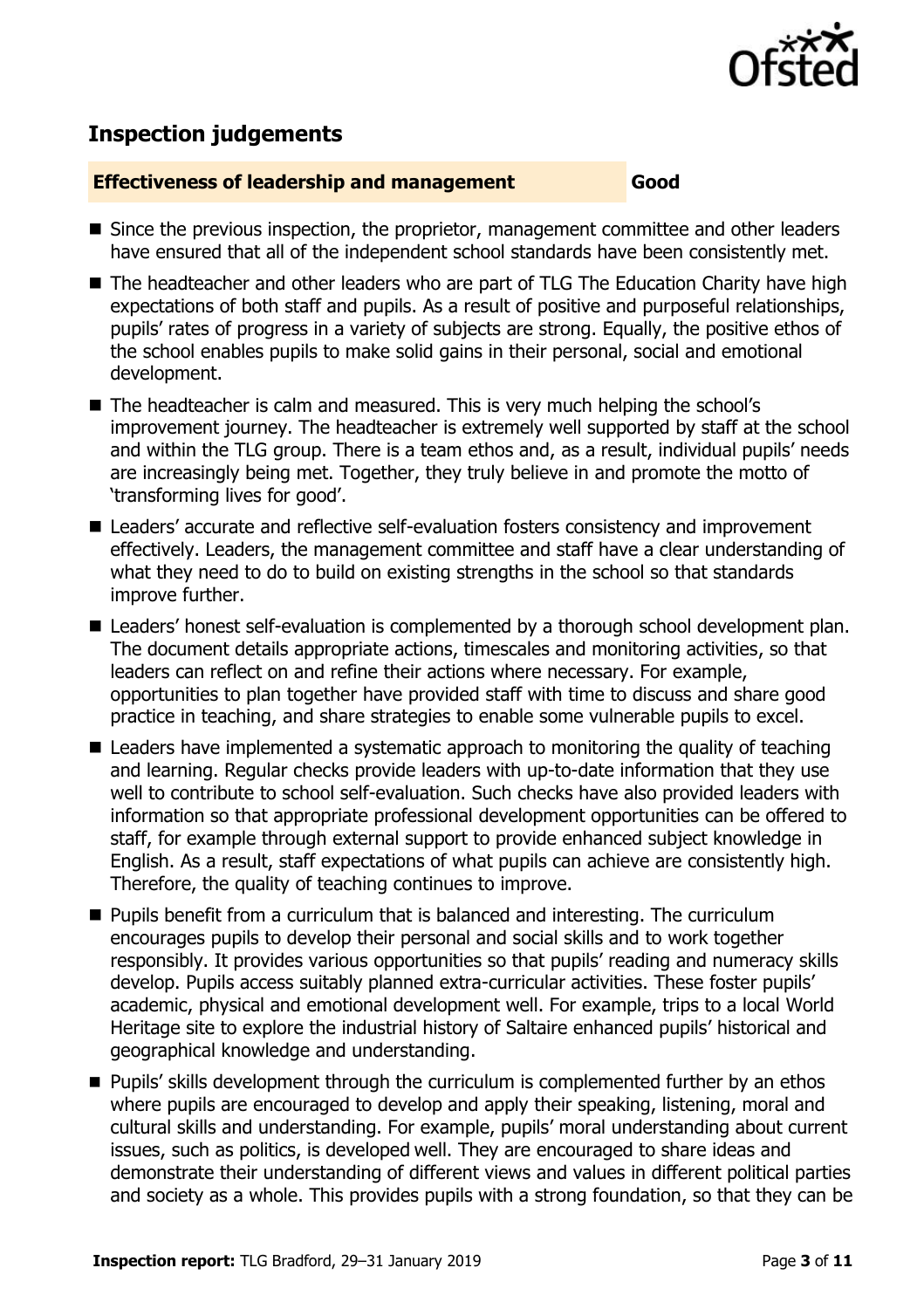

successful when they return to mainstream school full time, and to be citizens in modern Britain.

#### **Governance**

- The proprietor and the management committee work extremely well together. They are very much committed to, and have a steely determination to support, vulnerable young people.
- The management committee is very skilled and provides a high level of challenge and support to the headteacher. This is ensuring that standards continue to improve at the school. For example, through routine meetings and checks, members of the management committee ensure that the independent school standards are consistently being met, particularly when it comes to pupils' health, welfare and safeguarding.
- The management committee has a clear understanding of its roles and responsibilities. Its members take such responsibilities very seriously. They support and challenge the headteacher appropriately, so that pupils gain the best possible experience they can during their time at the school.
- Leaders and managers at all levels have a clear vision for the school. This permeates the work of leaders and school staff. Together, they ensure that pupils gain a good quality of education and that the school provides pupils with a network of support and guidance, so they can develop the characteristics necessary to be responsible young citizens and access full-time education. In the main, they have been wholly successful in doing so.

#### **Safeguarding**

- The arrangements for safeguarding are effective.
- The headteacher, management committee, other leaders and staff ensure that safeguarding in policy and practice go hand in hand. All safeguarding policies are up to date and appropriate. Systems and procedures in place are thorough and very effective. As a result, staff have a precise and insightful understanding of individual pupils' needs and vulnerabilities. They use this well to nurture and develop pupils' academic, personal, social, moral and emotional skills.
- **Effective systems in place enable staff to act in a timely manner when a concern arises, or** a referral is necessary. Consequently, concerns are dealt with swiftly and effectively, so that staff can mitigate the risk of pupils being harmed. For example, active links with external agencies, such as partner secondary schools in the area, the police and social care services provide leaders and staff with a valuable point of contact should an issue or concern arise.
- Staff training is regular and appropriate. This has provided staff with the knowledge and skills they require to work with pupils who have wide-ranging, complex needs. Staff discussions around safeguarding demonstrate a strong understanding of individual pupils' barriers. Staff proactively use this understanding to ensure that pupils are engaged, interested and supported effectively in their learning.
- The school's single central record meets the independent school requirements. Vetting arrangements are very effective and thorough, so that all appropriate checks are made before any staff begin to work at the school.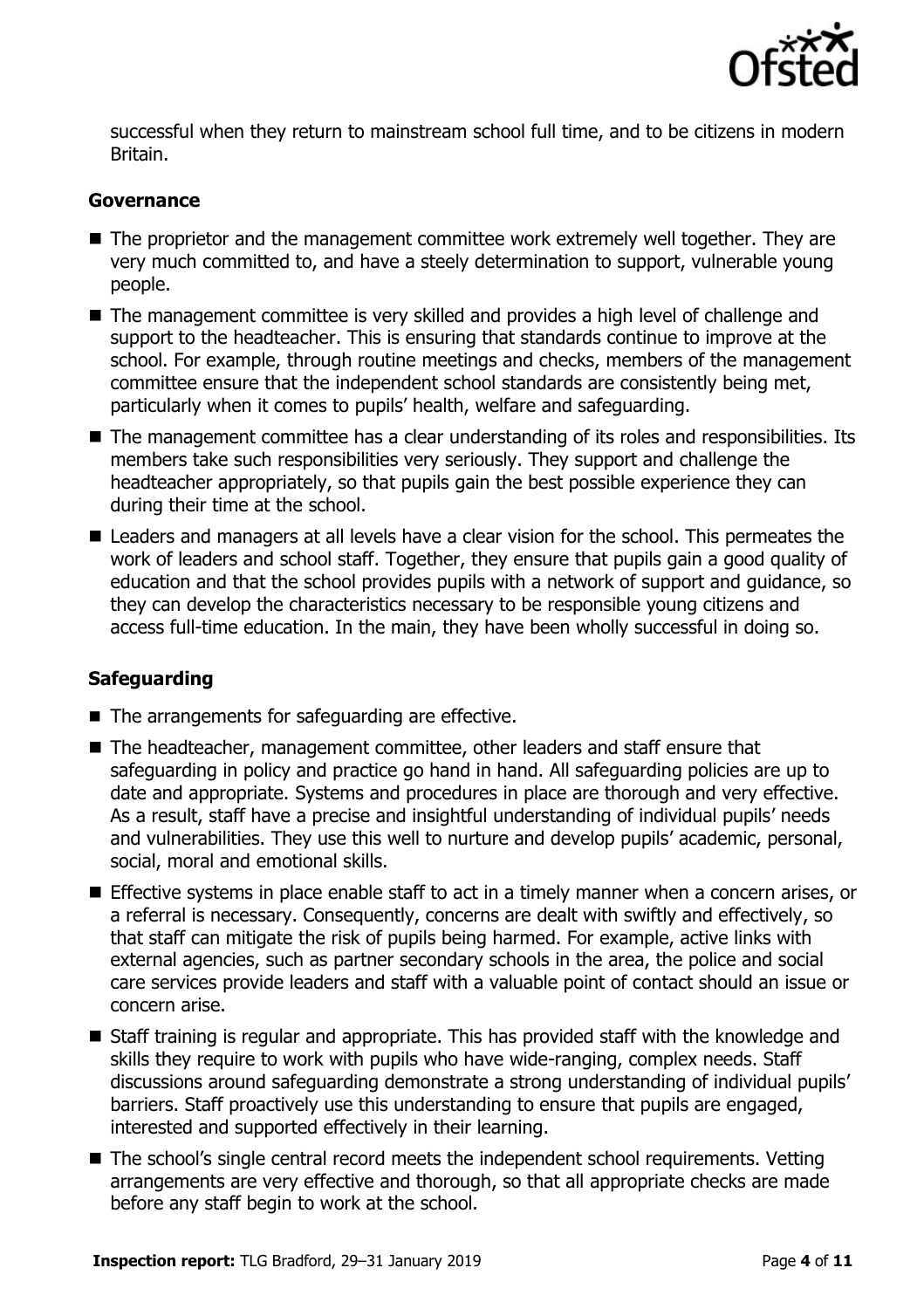

#### **Quality of teaching, learning and assessment Good**

- The quality of teaching overall is good. It continues to improve because of leaders' systematic checks and staff's willingness to improve and engage in professional development opportunities and the sharing of good practice. Teachers' commitment is evident as they work well together to ensure that teaching is strong across all subjects.
- In the main, teachers structure and plan learning well because of detailed long- and medium-term plans. This gives pupils opportunities to practise, develop and apply their skills across a range of subjects. For example, in mathematics, pupils acquire a sound understanding of rounding and estimating because planned activities incrementally allow pupils to apply their skills.
- Teachers' planning is increasingly meeting the needs of individual pupils. For example, well-planned activities in personal, social, health and economic education give pupils the opportunity to practise their communication skills and develop morally by planning and creating their own policy with appropriate values.
- Teachers increasingly check pupils' prior learning. Teachers build on what pupils already know. For example, in history, pupils benefit from extending what they had previously learned about slavery. This led into a sequence of well-planned activities to develop pupils' knowledge about William Wilberforce's role in abolishing slavery.
- Teachers' planning skills are complemented by well-thought deployment of staff. This allows staff to check pupils' understanding and tackle any misunderstandings they have quickly. While questioning, in the main, is used well, there are times when questioning does not require pupils to extend their ideas or think deeply.
- Teachers' secure subject knowledge allows them to check pupils' understanding regularly, so that learning does not leave them behind. Any gaps in knowledge or understanding are addressed swiftly. For example, in music, pupils benefit from having their understanding checked frequently, so that they can practise playing the guitar at a pace that suits their individual needs.
- Teachers encourage pupils to be resilient and learn from their mistakes. As a result, most pupils are committed to working hard and improving their knowledge, understanding and skills in a wide range of subjects. This is enabling them to become keen learners and to make gains in their learning. This is particularly noteworthy considering pupils' high levels of disengagement when they begin at the school.
- Pupils' vocabulary and understanding of subject-specific words are developing and consolidating well over time. Regular opportunities for pupils to learn and apply subjectspecific words are benefiting them and their communication skills. Nonetheless, there is still work to do so that pupils' written literacy is developed and consolidated, particularly when it comes to writing at length and using spelling, punctuation and grammar accurately and consistently in their work.

#### **Personal development, behaviour and welfare Good**

#### **Personal development and welfare**

■ The school's work to promote pupils' personal development and welfare is good.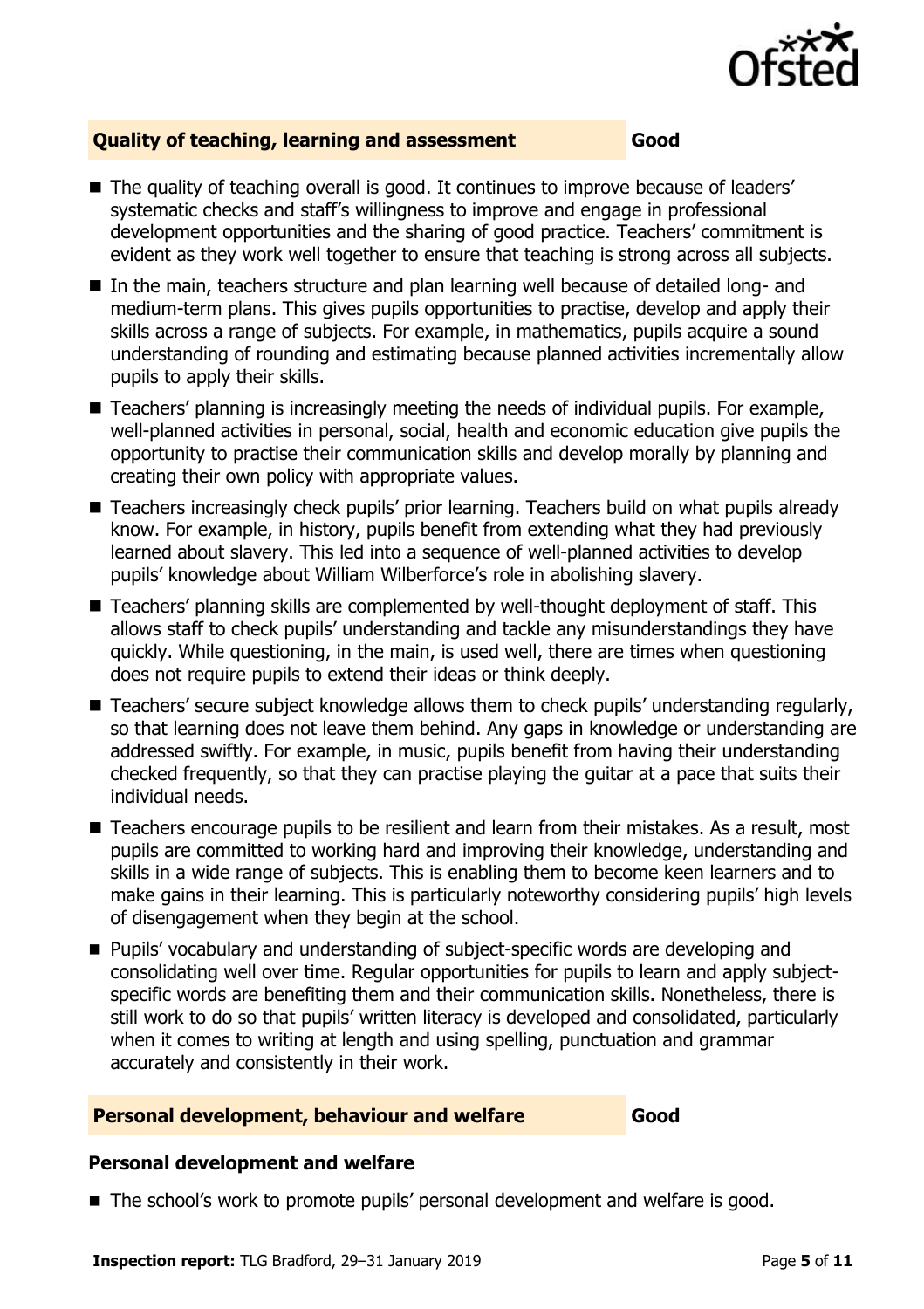

- **Pupils, on the whole, demonstrate confidence when they engage in different activities** with their peers, staff and visitors. They speak confidently and greet people politely and with respect.
- **Pupils benefit from strong relationships with staff. This is an unequivocal strength of the** school. Staff know the pupils and their individual barriers and needs exceptionally well. As a result, they provide pupils with regular and appropriate support, advice and guidance, all of which is having a positive effect on pupils' personal development and welfare.
- Bullying is rare. The clear message that bullying is wrong is an intrinsic part of the school's ethos and values. Pupils understand that there are consequences to their actions and that it is not nice or right to pick on someone. Leaders and staff foster a clear message of tolerance that pupils respect and respond to appropriately.
- **Pupils very much value the experience they receive at TLG Bradford. Pupils' positive** attitudes are contributing to them making stronger gains in their learning and progress over time.
- **Pupils feel safe and they behave safely. The curriculum provides pupils with an informed** understanding about how to stay safe, for example, when using social media and about the risks associated with using different social media applications. Curriculum plans provide pupils with opportunities to learn about different faiths, beliefs and values in society.
- **Pupils access various different careers events and receive appropriate, impartial** information, advice and guidance. While pupils can speak about their future aspirations, they are not as confident when it comes to articulating how they can reach them and the most appropriate routes available to them.

#### **Behaviour**

- The behaviour of pupils is good.
- **Pupils are typically engaged in their learning and want to do well. They show high levels** of enthusiasm and enjoyment the vast majority of the time. Pupils conduct themselves well during breaktime, lunchtime and other social times.
- It is evident that pupils' needs are taken into account as their actions show marked improvement to those demonstrated in previous establishments. This is because boundaries are clear, and staff use the behaviour policy well to reinforce standards and expectations.
- **Pupils spoken to during the inspection speak highly of staff and they believe staff care for** them and their welfare. Pupils are unequivocal that staff are approachable, support them and will offer them the right advice if they are worried about anything.
- **Pupils attend school regularly and no pupil is disadvantaged because of low attendance,** despite some challenging circumstances they face. A raft of appropriate and effective strategies is in place, so that every pupil attends as regularly as they should. For example, daily contact with parents and carers ensures that pupils know how important it is to attend regularly. Actions initiated by leaders are contributing to individual pupils' improved levels of attendance.
- Fixed-term exclusions of pupils from the school are significantly below average. As a result of high expectations and a clear and concise behaviour policy, any incidents of poor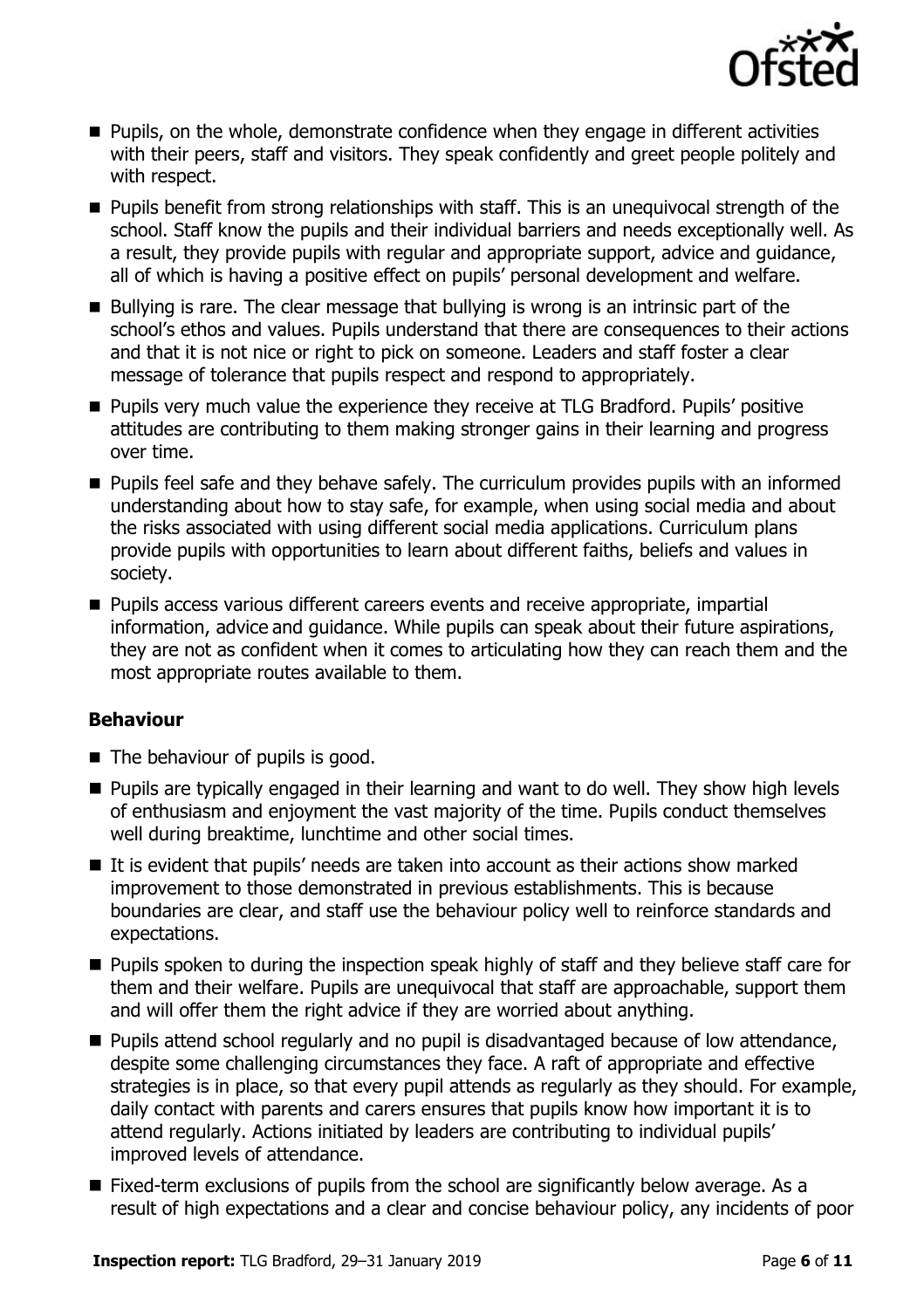

behaviour are dealt with swiftly and effectively.

- **Pupils know that expectations are high in the school and they know what is expected of** them. Occasionally, a substantial minority of pupils do not conform to these high expectations. However, they are dealt with calmly, swiftly and with dignity by staff. As a result, pupils re-engage in their learning and acknowledge the poor choices they sometimes make, responsibly and maturely.
- **Pupils take pride in most of the work they complete, although on occasion, some pupils'** presentation is not of as high a standard as it could be.

#### **Outcomes for pupils Good**

- Outcomes for pupils are good. From lower than average starting points expected for pupils of their age, current pupils are making strong gains in the subjects they study, particularly in mathematics.
- In mathematics, pupils' understanding of the main mathematical concepts is securely developing because of well-planned opportunities for them to practise and apply their skills. In most instances, pupils are encouraged to justify their answers and solve problems for themselves. For example, when finding the mean value, pupils could justify their answer and show their working. However, as previously stated, pupils are not consistently expected to extend their ideas or think deeply across all subjects.
- **Pupils'** reading skills develop well. Pupils benefit from regular opportunities to read different fiction and non-fiction texts. This enhances the vocabulary pupils use and their understanding of certain, including unusual, words in a given context. As a result, pupils can use subject-specific vocabulary in both their written and verbal responses, particularly in music, humanities and science. As a result, pupils are making solid ground towards reaching their chronological reading ages.
- **Pupils are enthused by the practical subjects they can choose. As a result, pupils are** developing their skills and understanding and consolidating their knowledge. For example, pupils enjoy learning about how to play the guitar in music and practising their musical skills. Such enthusiasm is evident as pupils use subject-specific vocabulary to discuss a particular note they have played.
- A substantial minority of pupils with special educational needs and/or disabilities (SEND) are benefiting from teaching that is good. Staff ensure that support is tailored and bespoke to meet individuals' needs. As a result, pupils with SEND are making strong gains in their learning and progress.
- Leaders' systems for checking that pupils make enough progress in the subjects they study are very effective. These demonstrate leaders' high aspirations for pupils as they map out their potential capabilities, alongside the knowledge, understanding and skills they have acquired during their time at the school.
- The vast majority of pupils are successful in completing their programme of study at TLG Bradford and therefore return to their original school, or make the transition to their key stage 4 programme of study.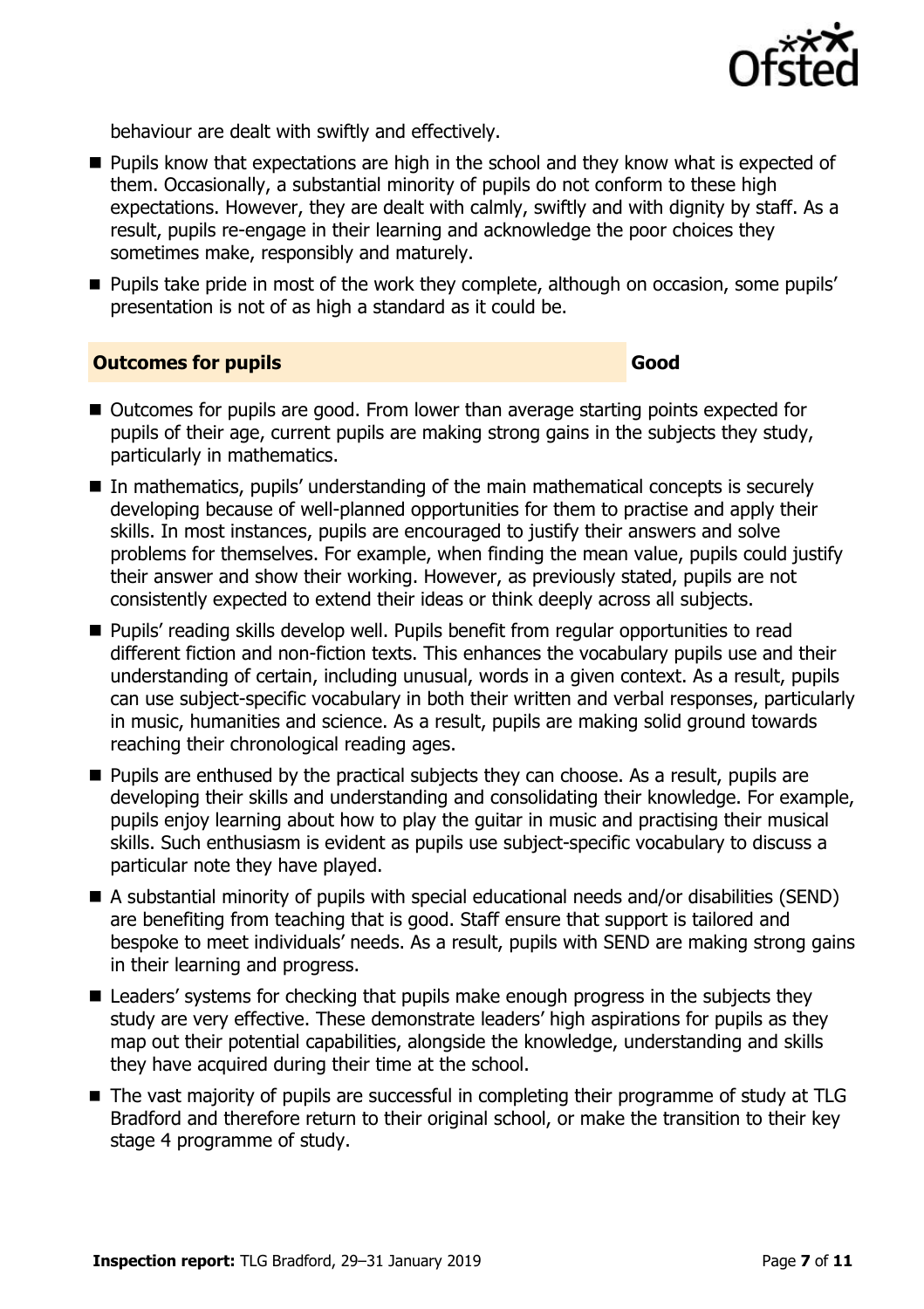

# **School details**

| Unique reference number | 134427   |
|-------------------------|----------|
| DfE registration number | 380/6118 |
| Inspection number       | 10061263 |

This inspection was carried out under section 109(1) and (2) of the Education and Skills Act 2008, the purpose of which is to advise the Secretary of State for Education about the school's suitability for continued registration as an independent school.

| Type of school                      | Other independent school         |
|-------------------------------------|----------------------------------|
| School category                     | Independent school               |
| Age range of pupils                 | 11 to 16                         |
| <b>Gender of pupils</b>             | Mixed                            |
| Number of pupils on the school roll | 9                                |
| Number of part-time pupils          | $\mathbf{0}$                     |
| Proprietor                          | <b>TLG The Education Charity</b> |
| Chair                               | Mr Lindon Craven                 |
| <b>Headteacher</b>                  | Mr Andrew Moughtin               |
| Annual fees (day pupils)            | £2,376 to £15,050                |
| Telephone number                    | 01274 737862                     |
| Website                             | www.tlgbradford.org.uk           |
| <b>Email address</b>                | tlgbradford@tlg.org.uk           |
| Date of previous inspection         | 22-24 March 2016                 |

#### **Information about this school**

- TLG Bradford is one of a number of independent schools run by TLG The Education Charity, a Christian charity. The school has a Christian ethos.
- The school provides a full- or part-time education placement for boys and girls between the ages of 11 and 16 years. It specialises in key stage 3 provision. The school is registered for up to 20 pupils. The school does not use alternative education providers.
- **Pupils tend to be placed at TLG Bradford after being referred from local secondary** schools. A number of pupils arrive at the school disengaged and uninterested, with a range of social and emotional issues.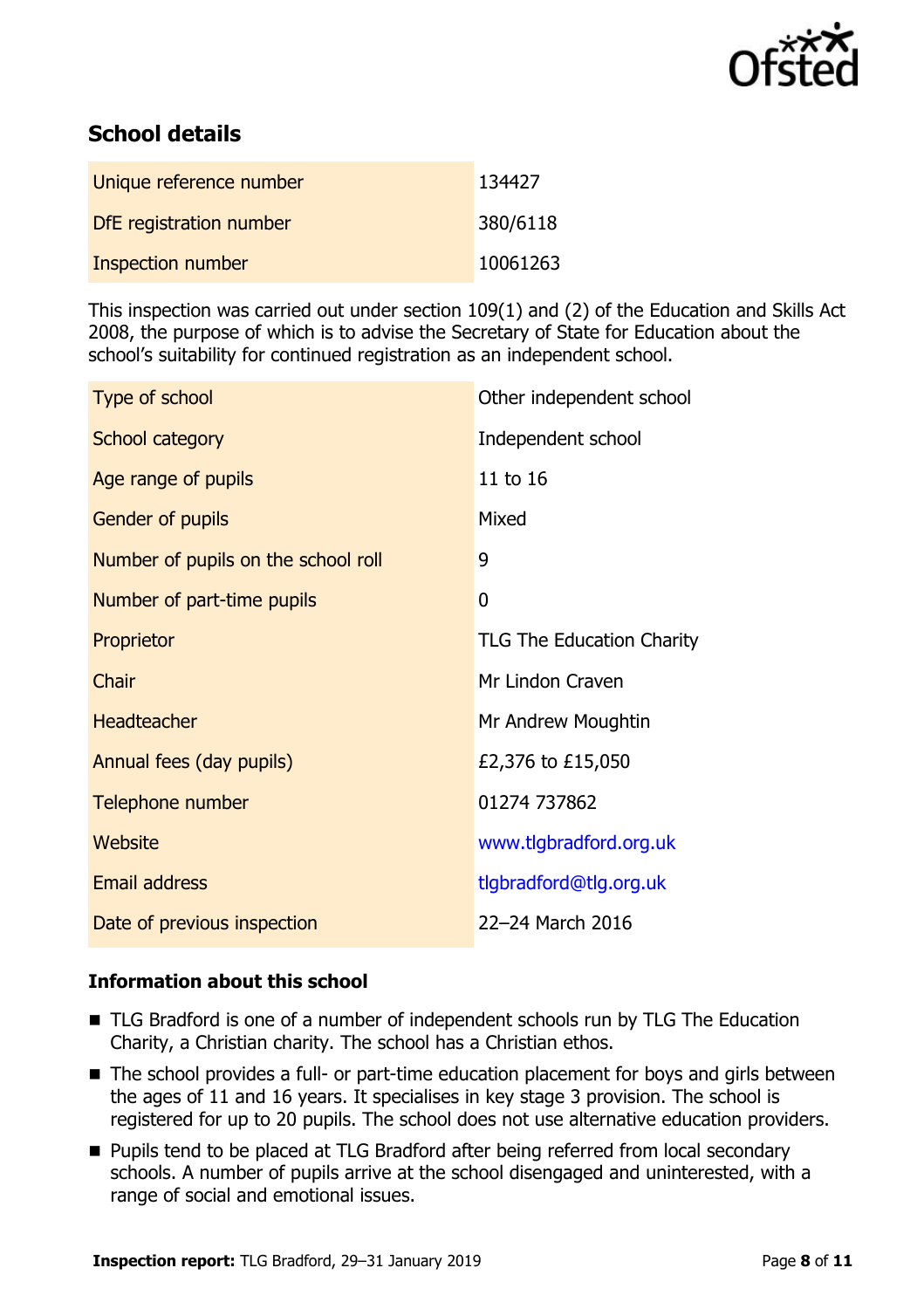

- A substantial minority of pupils arrive at the school with a particular special educational need and/or disability.
- The school aims to prepare pupils for reintegration back into the referring secondary school, or supports transition to another key stage 4 provider.
- The school was first registered in September 2003. The school was last inspected in March 2016.
- The school's building has changed since the previous inspection and the inspector examined the appropriate documentation received from the Department for Education (DfE) in connection with this. There is currently an application with the DfE for the proprietor's name to be changed.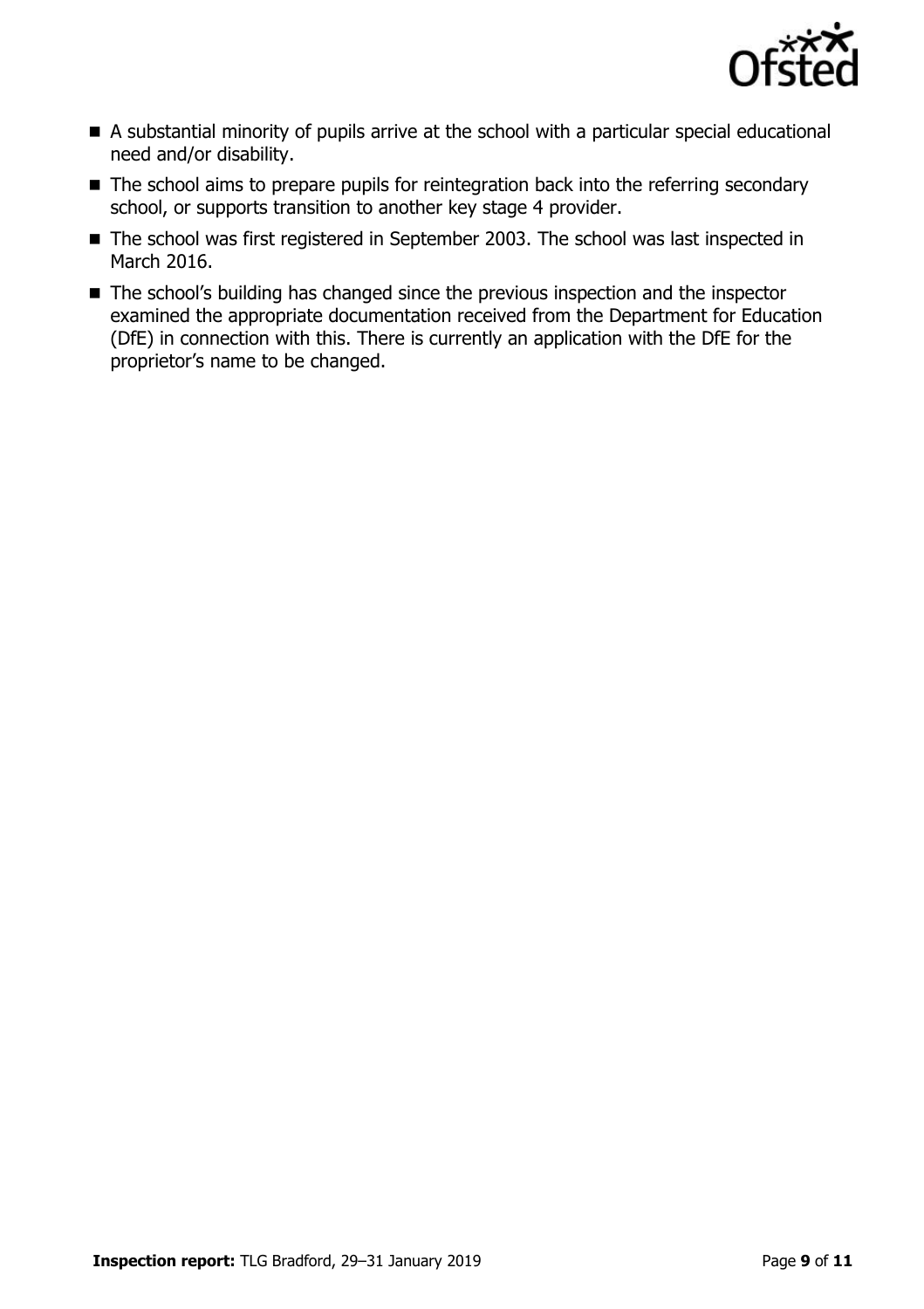

# **Information about this inspection**

- The inspection was carried out over two and a half days by one of Her Majesty's Inspectors.
- The inspector held meetings with the headteacher, various staff, the proprietor and the management committee. The inspector also met with various leaders representing TLG The Education Charity. He also spoke to various pupils, both formally and informally, during the inspection.
- All views expressed by staff, parents and pupils were examined and taken into account. The inspector also had a telephone conversation with a senior member of staff from a local school who has referred pupils to TLG Bradford.
- The inspector considered a wide range of work in current pupils' books, in a range of subjects, and of every pupil currently on roll at the school. The inspector examined and discussed with the headteacher the information available regarding current pupils' assessment information.
- The inspector observed learning in a range of subjects and also observed and considered pupils' behaviour and attitudes throughout the school day, including at breaktimes.
- The inspector toured the building both inside and outside, to ensure that the relevant independent school standards were met, and that pupils' welfare is taken into account.
- The inspector examined and evaluated school documentation provided, including a range of policies required as part of the independent school standards. Documents relating to safeguarding and pupils' behaviour, welfare and attendance, as well as health and safety documents, were also scrutinised.

#### **Inspection team**

Darren Stewart, lead inspector **Her Majesty's Inspector**